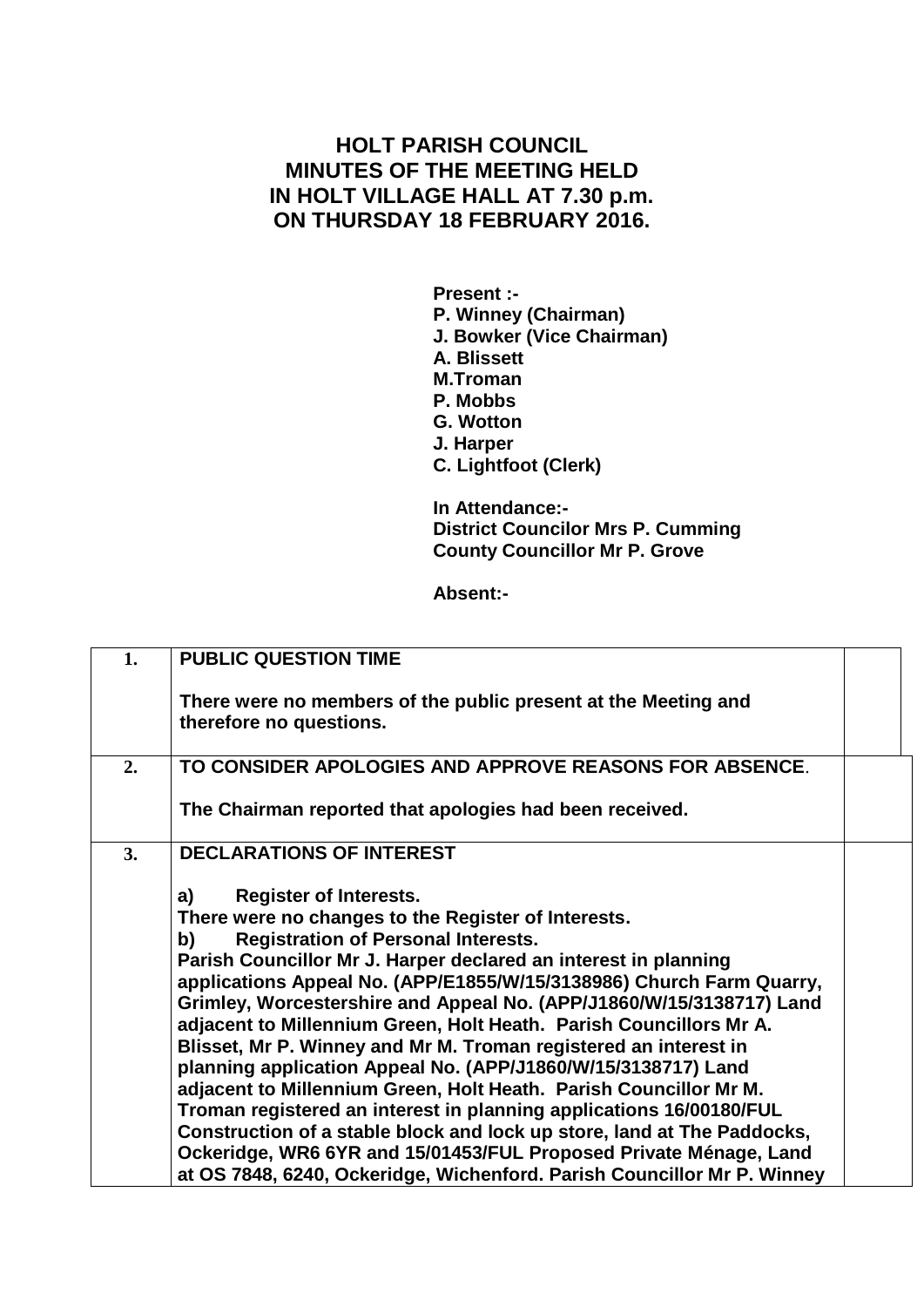|    | registered an interest in planning application 16/00036/FUL Part<br>retrospective application for the change of use of land to form domestic<br>curtilage and erection of garage, 4 Red Lion Cottages, Holt Heath.<br><b>Registration of Prejudicial Interests.</b><br>c)<br>There was no registration of Prejudicial interests.<br>Written requests for the Council to grant a dispensation.<br>d)<br>There had been no written requests for dispensation. |           |
|----|-------------------------------------------------------------------------------------------------------------------------------------------------------------------------------------------------------------------------------------------------------------------------------------------------------------------------------------------------------------------------------------------------------------------------------------------------------------|-----------|
| 4. | <b>COUNTY AND DISTRICT COUNCILLOR REPORTS.</b>                                                                                                                                                                                                                                                                                                                                                                                                              |           |
|    | District Councillor Mrs P. Cumming reported the following matter of<br>note:-                                                                                                                                                                                                                                                                                                                                                                               |           |
|    | a) South Worcestershire Development Plan (SWDP).<br>The SWDP has now been approved as legally compliant by the Planning<br>Inspectorate. Meetings for the approval of the plan are due to be held at<br>MHDC on 23-24 February 2016.<br>b) 2016/17 Budget.                                                                                                                                                                                                  |           |
|    | Following an announcement by the Government that the level of Council<br>Tax support is due to be decreased there will be an increase in Council<br>Tax of 3.6%. In addition there may be further cuts to cover the shortfall<br>and an increase in shared services with Wychaven. It is possible that<br>planning may be considered as a shared service in the future.<br>c) Divisional Funding.                                                           |           |
|    | Parish Council asked whether Divisional funding would be available for<br>the purchase of a litter bin in the lay bye opposite Top Barn Farm.<br>District Councillor Mrs P. Cummings and County Councillor Mr P. Grove                                                                                                                                                                                                                                      |           |
|    | agreed to investigate the level of funds available and whether a bin in<br>this location could be added to the normal refuse collection cycle.                                                                                                                                                                                                                                                                                                              | <b>PC</b> |
|    | County Councillor Mr P. Grove had reported the following matters of<br>note:-                                                                                                                                                                                                                                                                                                                                                                               |           |
|    | a) Council Tax.                                                                                                                                                                                                                                                                                                                                                                                                                                             |           |
|    | In order to fund the savings that need to be made by the County Council<br>there will be a 3.96% increase in Council Tax which equates to £42/year<br>on a band D property.                                                                                                                                                                                                                                                                                 |           |
|    | b) Leader of the County Council.                                                                                                                                                                                                                                                                                                                                                                                                                            |           |
|    | Simon Geraghty is the new leader of the County Council and the Deputy<br>leader is Anthony Brigg. Mark Bayliss is due to take over as the<br><b>Chairman of Worcester City Council.</b>                                                                                                                                                                                                                                                                     |           |
|    | c) Appeal No. APP/E1855/W/15/3138986 Church Farm Quarry,<br><b>Grimley, Worcestershire.</b>                                                                                                                                                                                                                                                                                                                                                                 |           |
|    | County Councillor Mr P. Grove reported that all written submissions had<br>been sent to the Planning Inspectorate on the above application and the                                                                                                                                                                                                                                                                                                          |           |
|    | Appeal was currently in progress. An outcome is not expected until<br><b>June 2016.</b>                                                                                                                                                                                                                                                                                                                                                                     |           |
|    | The Chairman reported that following the Tarmac Liaison Meeting                                                                                                                                                                                                                                                                                                                                                                                             |           |
|    | guarantees had been made that the infrastructure at the site would be                                                                                                                                                                                                                                                                                                                                                                                       |           |
|    | removed by the end of April 2016. A site visit is due to take place on 17<br>May 2016 to confirm this has taken place.                                                                                                                                                                                                                                                                                                                                      |           |
|    | Parish Councillor Mr J. Harper confirmed that prior notification had been                                                                                                                                                                                                                                                                                                                                                                                   |           |
|    |                                                                                                                                                                                                                                                                                                                                                                                                                                                             |           |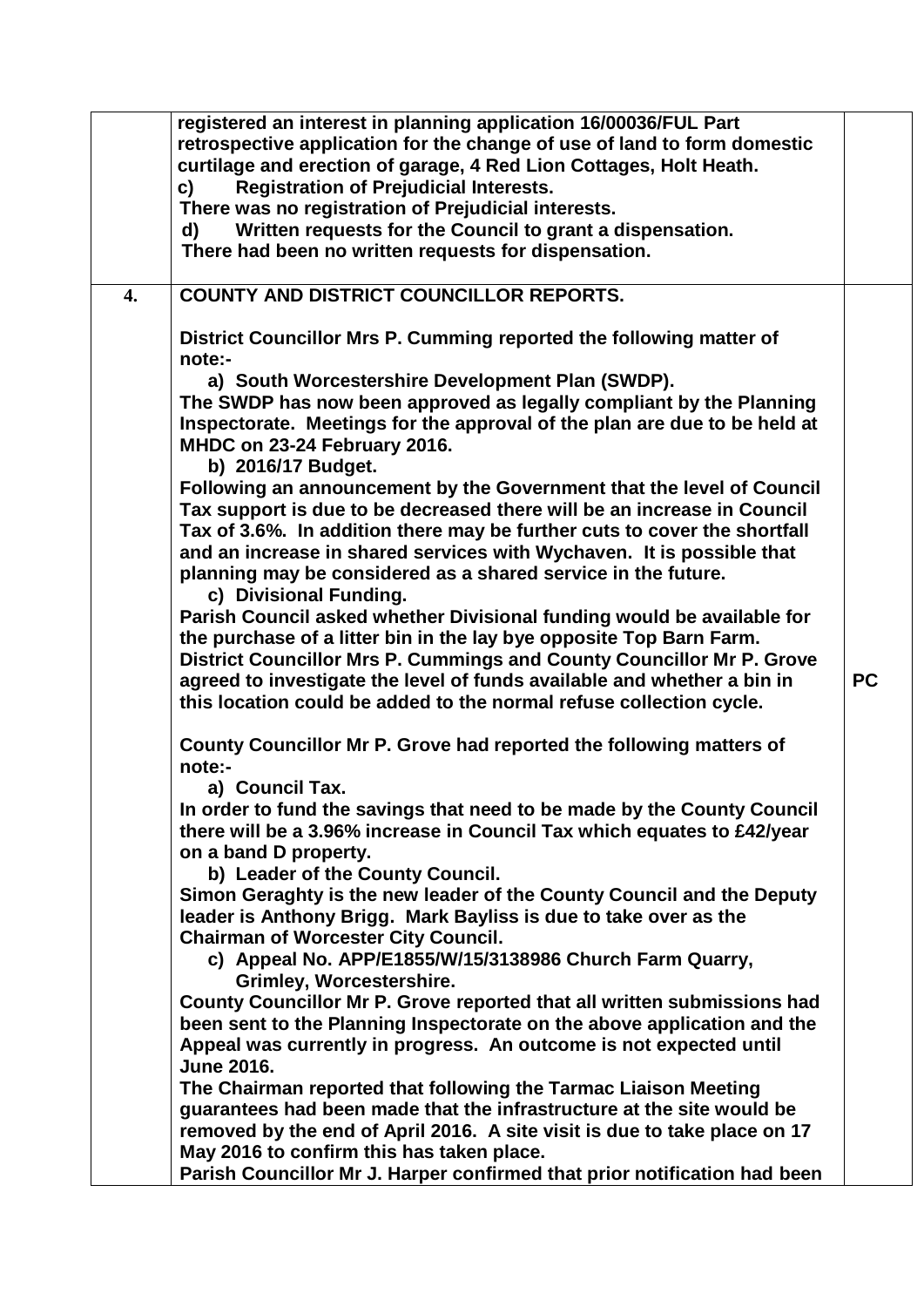|    | obtained for the development of an irrigation pool in the vicinity of Holt<br>Church. A licence had been obtained by Pencroft for the import of 26<br>000 tonnes of material. The work is due to be completed in a few weeks.<br>d) Divisional funding.<br>County Councillor Mr P. Grove he was able to contribute £750.00 to the<br>project to expand Holt Churchyard from Divisional Funding. The Clerk<br>was asked to complete the application form as soon as possible.<br>e) Highways. |                        |
|----|----------------------------------------------------------------------------------------------------------------------------------------------------------------------------------------------------------------------------------------------------------------------------------------------------------------------------------------------------------------------------------------------------------------------------------------------------------------------------------------------|------------------------|
|    | Parish Councillor Mr A. Blissett reported on the poor state of repair of<br>the road in the vicinity of the mini roundabout. County Councillor Mr P.<br>Grove requested photos of the damaged area which Parish Councillor<br>Mr A. Blissett agreed to provide.                                                                                                                                                                                                                              | <b>CL</b>              |
|    |                                                                                                                                                                                                                                                                                                                                                                                                                                                                                              | <b>AB</b>              |
| 5. | TO APPROVE THE MINUTES OF THE MEETING OF HOLT PARISH<br><b>COUNCIL HELD ON 21 JANUARY 2016.</b>                                                                                                                                                                                                                                                                                                                                                                                              |                        |
|    | The minutes of the Meeting of Holt Parish Council held on 21 January<br>2015 were approved by Parish Council and signed by the Chairman as a<br>true record.                                                                                                                                                                                                                                                                                                                                 |                        |
| 6. | <b>PROGRESS REPORTS</b><br>a) BT telephone kiosk – insurance requirements - status report.<br>The Clerk reported that the insurance company had reported that the<br>current level of insurance held by Parish Council for street furniture was<br>sufficient to cover the telephone kiosk. Parish Councillor Mr P. Mobbs<br>agreed to take on the project to install a defibrillator with Parish<br>Councillor Mr M. Troman and report back to the next Meeting on<br>progress made.        | <b>PM</b><br><b>MT</b> |
|    | b) Wildflower scheme - update on project.<br>Parish Councillor Mr J. Harper agreed to spray and peg the site. The<br>Chairman and Parish Councillor Mrs G. Wotton agreed to inspect the site<br>once this had been done and investigate the options for purchasing<br>seed.<br>c) Parish Noticeboard - progress report.                                                                                                                                                                      | JH<br>GW<br><b>PW</b>  |
|    | The Clerk confirmed that the new Parish Noticeboard had been ordered.<br>She further confirmed that the Parish Footpaths Noticeboard had been<br>removed by Worcester County Council.<br>d) Highways drainage issues - progress report.                                                                                                                                                                                                                                                      |                        |
|    | The Clerk reported all Parish drainage issues had been reported via the<br><b>Worcestershire Hubb.</b><br>e) Holt Parish Website - update.<br>Parish Council responded positively to the new Parish website details of                                                                                                                                                                                                                                                                       |                        |
|    | which had been circulated prior to the Meeting. The Chairman thanked<br>Parish Councillor Mr A. Blissett for all his hard work. The Clerk agreed<br>to include details of the new website on all future Parish                                                                                                                                                                                                                                                                               |                        |
|    | correspondence. Parish Councillor Mr A. Blissett agreed to look into<br>the possibility of obtaining funding for the new website through the<br>transparency fund. Parish Councillor Mr A. Blissett further agreed to                                                                                                                                                                                                                                                                        | <b>AB</b>              |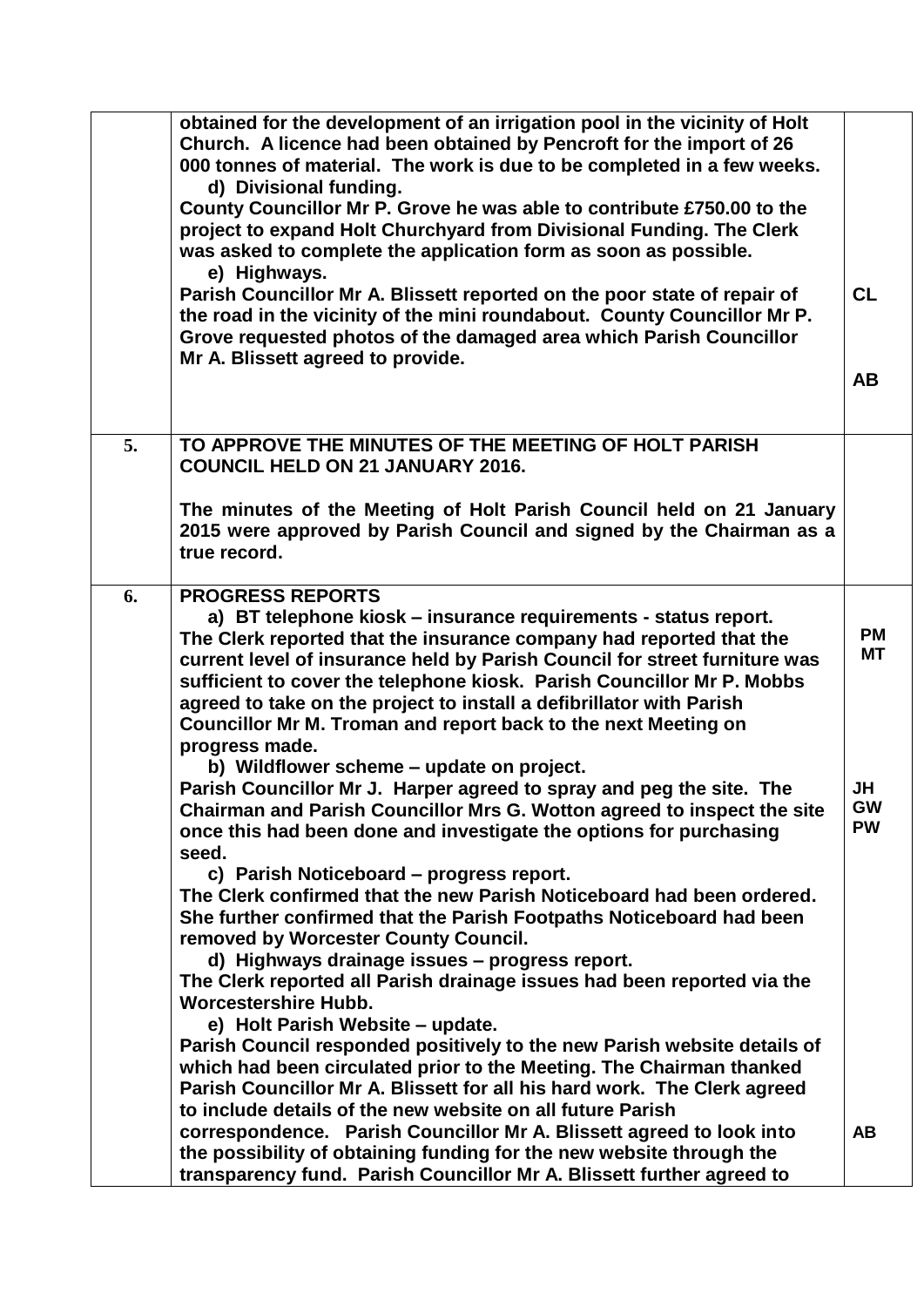|    | draft a short article on the new website for inclusion in the Parish<br>magazine.<br>f) Parish Burial Ground - progress report.<br>The Chairman reported the survey of the geology of the site to satisfy<br>the requirements of the Environment Agency was still ongoing.                                                                                                                                                                                                                                                                                                                                                                                                                                                                                                                                                                                                                                                                                                                                                                                                                                                                                                                                                                                                                                                                                                                                                                                                                                                                                                                                                                                                                                                                                                                                                                                                                                                                                                               |           |
|----|------------------------------------------------------------------------------------------------------------------------------------------------------------------------------------------------------------------------------------------------------------------------------------------------------------------------------------------------------------------------------------------------------------------------------------------------------------------------------------------------------------------------------------------------------------------------------------------------------------------------------------------------------------------------------------------------------------------------------------------------------------------------------------------------------------------------------------------------------------------------------------------------------------------------------------------------------------------------------------------------------------------------------------------------------------------------------------------------------------------------------------------------------------------------------------------------------------------------------------------------------------------------------------------------------------------------------------------------------------------------------------------------------------------------------------------------------------------------------------------------------------------------------------------------------------------------------------------------------------------------------------------------------------------------------------------------------------------------------------------------------------------------------------------------------------------------------------------------------------------------------------------------------------------------------------------------------------------------------------------|-----------|
| 7. | <b>PLANNING</b><br>a) Applications Pending.<br>15/00811/OUT Outline application for 24 dwellings, Field off School Lane<br>(Recommend Refusal)<br>The Clerk reported that nothing further had been heard on this application.<br>Appeal No. APP/E1855/W/15/3138986 Proposed Aggregates Material<br>Recycling Facility, Workshop Building and Ecological Restoration and<br><b>Enhancement Areas, Church Farm Quarry, Grimley, Worcestershire</b><br>(Recommend Refusal)<br>This application was discussed under Agenda item 4. County Councillor<br>reports.<br>Appeal No. APP/J1860/W/15/3138717 Outline application with all matters<br>reserved, for a proposed residential development of up to 40 dwellings,<br>including 40% affordable dwellings. Land Adjacent to the Millennium<br>Green, Holt Heath. (Recommend Refusal).<br>The Clerk reported that nothing further had been heard on this application.<br>16/00180/FUL Construction of stable block and lock up store, Land at The<br>Paddocks, Ockeridge, Wichenford, WR6 6YR (Being circulated).<br>Parish Council discussed this application and recommended approval of<br>the application.<br>b) Approvals/Refusals.<br>14/01285/HOU Proposed 2 storey extension, 2 Woodbury Park, Holt<br>Heath. (Refused)<br>It was noted that the Applicant had appealed on this application. The<br>Clerk reported that Parish Council were not required to make any further<br>submissions.<br>16/00036/FUL Part retrospective application for the change of use of form<br>domestic curtilage and erection of garage, 4 Red Lion Cottages, Holt Heath<br>(Approved).<br>15/01561/CPU Certificate of Lawfulness of proposed use of existing hotel<br>for mixed use as hotel and wedding ceremonies, Holt Fleet, WR6 6NL<br>(Approved).<br>15/01453/FUL Proposed Private Menage, Land at OS 7848 6240, Ockeridge,<br><b>Wichenford, Worcestershire. (Approved)</b><br>c) Other Planning issues.<br>There were no issues to discuss. | <b>CL</b> |
| 8. | <b>FINANCE</b><br>a) To note the current bank balances.<br>It was confirmed that the Deposit Account stood at £4,513.26p and the<br>Current Account stood at £2,644.30p. The Clerk confirmed that these<br>balances were before the issuance of the cheques listed below.<br>b) To consider payments made in accordance with the attached<br>schedule.                                                                                                                                                                                                                                                                                                                                                                                                                                                                                                                                                                                                                                                                                                                                                                                                                                                                                                                                                                                                                                                                                                                                                                                                                                                                                                                                                                                                                                                                                                                                                                                                                                   |           |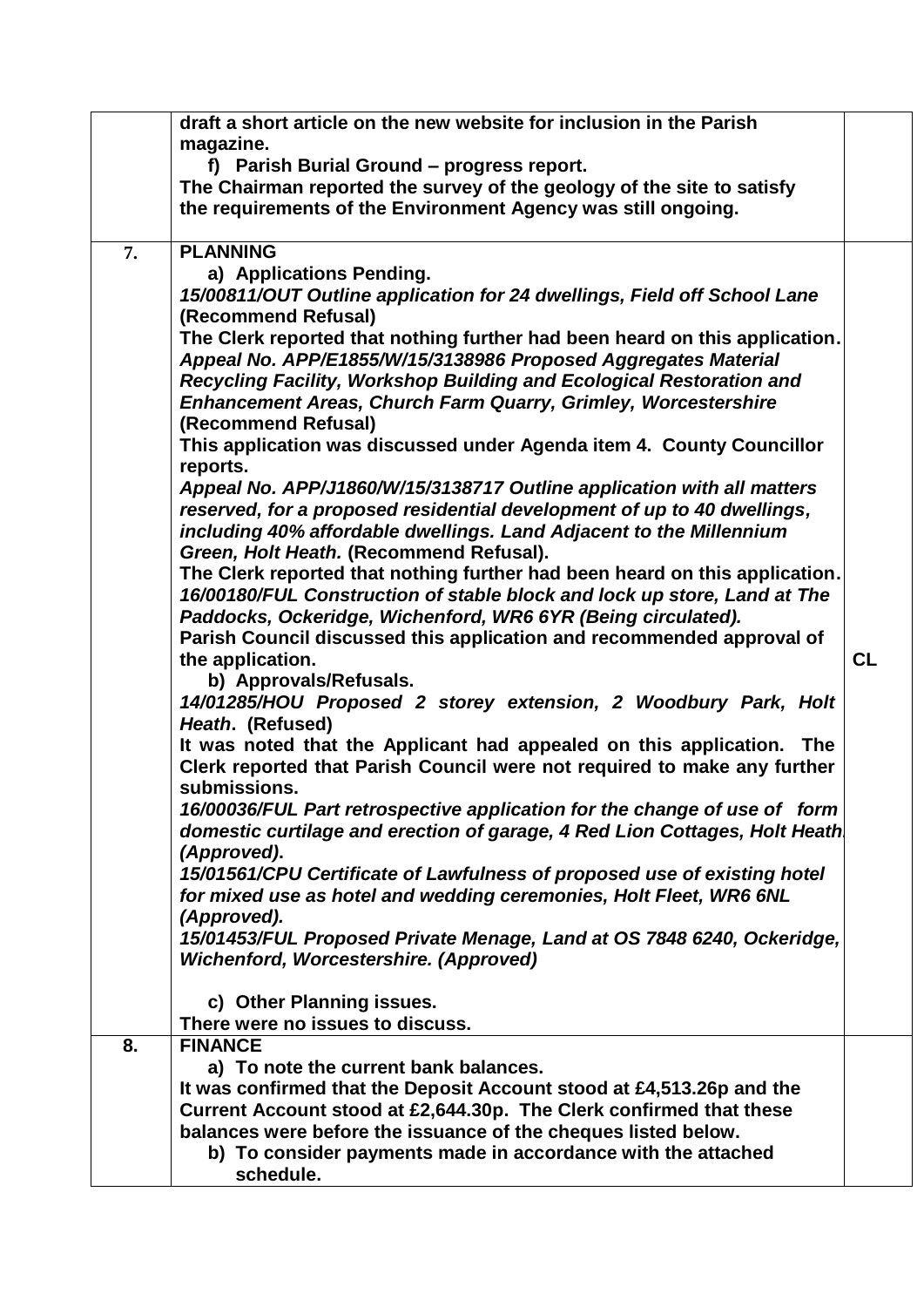|     | The following cheques were signed and the invoices initialled by two<br>members of Parish Council:- Mrs C. Lightfoot (Cheque No. 1052) £308.33<br>(Clerks salary - February 2016), Mr C. Jones (Cheque No. 1053) £252.00<br>(Lenghtsman - January 2016), Mr P. Winney (Cheque No. 1054) £24.26<br>(Chairman's expenses – gift for Parish Footpaths Officer) and Mrs C.<br>Lightfoot (Cheque No. 101055) £9.62 (Clerk's expenses - February 2016).<br>c) To review the actual spend against budget.<br>Parish Council noted the actual spend against budget.<br>d) Approval of the 5 year budget.<br>In light of the amendments the Precept approved at the last Meeting of<br>Parish Council the Clerk presented an updated 5 year budget. This was<br>reviewed and approved by Parish Council.<br>e) Update of bank mandate.<br>The new bank mandate was signed by Mr P. Mobbs and the Clerk agreed to CL<br>pass the updated paperwork onto HSBC. |                 |
|-----|-----------------------------------------------------------------------------------------------------------------------------------------------------------------------------------------------------------------------------------------------------------------------------------------------------------------------------------------------------------------------------------------------------------------------------------------------------------------------------------------------------------------------------------------------------------------------------------------------------------------------------------------------------------------------------------------------------------------------------------------------------------------------------------------------------------------------------------------------------------------------------------------------------------------------------------------------------|-----------------|
| 9.  | <b>CORRESPONDENCE FOR INFORMATION</b>                                                                                                                                                                                                                                                                                                                                                                                                                                                                                                                                                                                                                                                                                                                                                                                                                                                                                                               |                 |
|     | The Clerk reported that all correspondence of note had been circulated to<br><b>Parish Council.</b>                                                                                                                                                                                                                                                                                                                                                                                                                                                                                                                                                                                                                                                                                                                                                                                                                                                 |                 |
| 10. | <b>CLERK'S REPORT ON URGENT DECISIONS SINCE THE LAST MEETING</b><br>a) Letter to Parishioners.<br>A letter to Parishioners explaining the position in relation to Holt Burial<br>Ground and the increase in Precept was reviewed and approved by<br>Parish Council. The Clerk agreed to make the agreed changes and pass<br>the letter to Parish Councillor Mr J. Harper to arrange printing and<br>distribution.<br>b) Parish Footpaths Officer.<br>The Chairman reported that a card and gift had been purchased for Mr M.<br>Tew in recognition for his many years' service as Parish Footpaths<br>Officer.                                                                                                                                                                                                                                                                                                                                      | <b>CL</b><br>JH |
| 12. | <b>COUNCILLORS REPORTS AND ITEMS FOR FUTURE AGENDAS</b><br>• Trees on School Lane.<br>Parish Councillor Mr J. Harper reported that he had viewed the trees in<br>School Lane and whilst he was not able to carry out the work himself he<br>had a local contact who could do so. Parish Council agreed that the work<br>should be carried out.<br><b>Footpath to Broomfields.</b><br>Parish Councillor Mr J. Harper reported that the footpath down to<br>Broomfields on the A4133 needed siding out as a matter of urgency as it<br>was becoming hazardous to pedestrians. The Clerk agreed to contact<br>County Highways on this issue.                                                                                                                                                                                                                                                                                                           | JH<br><b>CL</b> |
| 13. | <b>DATE OF NEXT MEETING</b><br>The date of the next Meeting of Parish Council was confirmed as 17                                                                                                                                                                                                                                                                                                                                                                                                                                                                                                                                                                                                                                                                                                                                                                                                                                                   |                 |
|     |                                                                                                                                                                                                                                                                                                                                                                                                                                                                                                                                                                                                                                                                                                                                                                                                                                                                                                                                                     |                 |